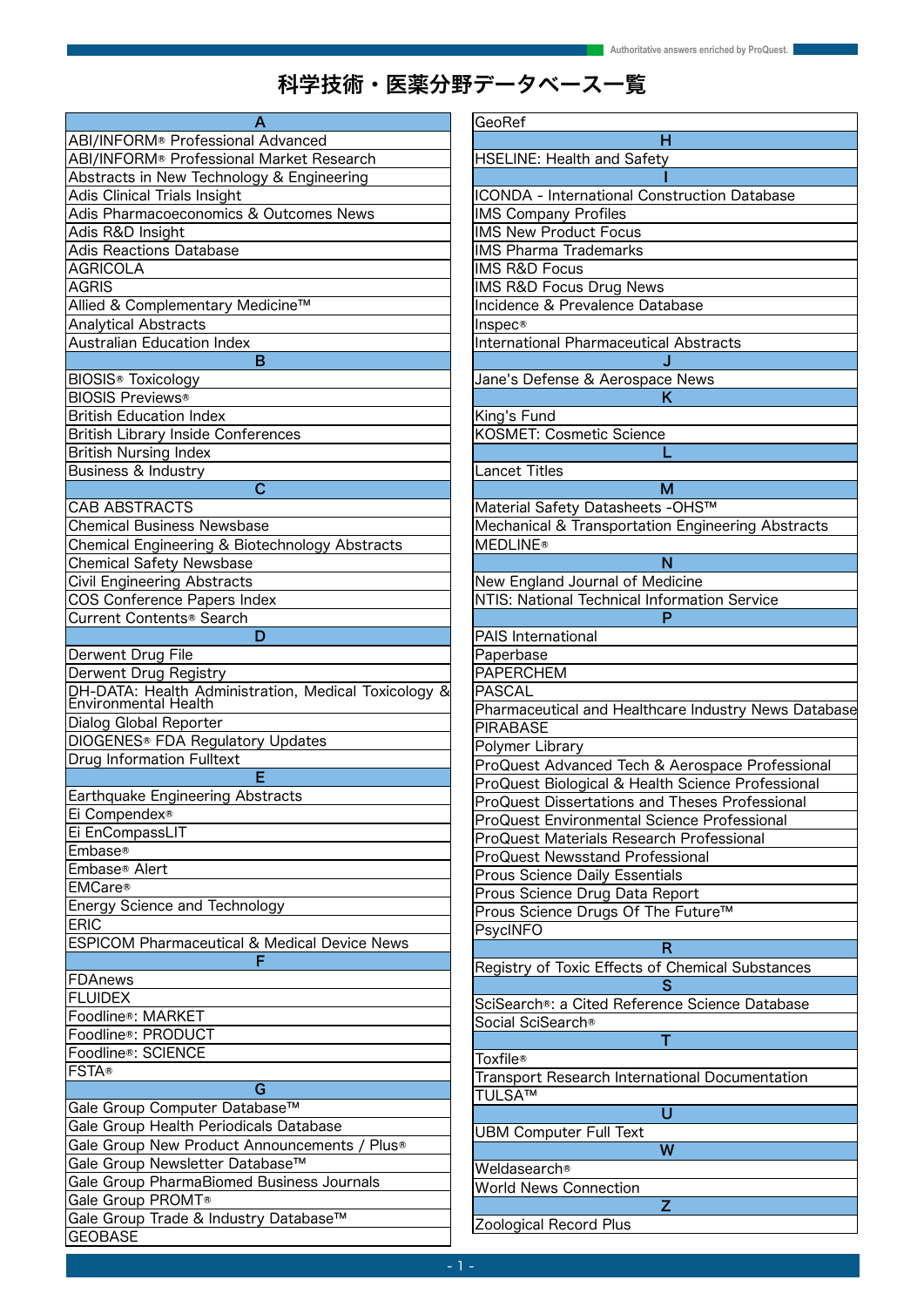## 特許分野データベース一覧

### ■ 特許データベース (アルファベット順)

| Α                                             |
|-----------------------------------------------|
| Argentina Patents Fulltext                    |
| Australia Patents Fulltext                    |
| <b>Austria Patents Fulltext</b>               |
| в                                             |
| <b>Belgium Patents Fulltext</b>               |
| <b>Brazil Patents Fulltext</b>                |
| C                                             |
| <b>Canada Patents Fulltext</b>                |
| <b>China Patents Fulltext</b>                 |
| D                                             |
| <b>Denmark Patents Fulltext</b>               |
| <b>Derwent Chemistry Resource</b>             |
| Derwent Patents Citation Index®               |
| Derwent World Patents Index®                  |
|                                               |
| Eurasia Patents Fulltext                      |
| <b>European Patents Fulltext</b>              |
| F                                             |
| <b>Finland Patents Fulltext</b>               |
| <b>France Patents Fulltext</b>                |
| G                                             |
| <b>Germany Patents Fulltext</b>               |
| Global Patents Bibliographic                  |
| <b>Great Britain Patents Fulltext</b>         |
|                                               |
| IFI CLAIMS US Patents and Legal Status - beta |
| <b>IMS Patent Focus - beta</b>                |
| India Patents Fulltext™                       |
| INPADOC / Family and Legal Status             |
| <b>Ireland Patents Fulltext</b>               |
| Italy Patents Fulltext                        |
| J                                             |
| Japan Patents Fulltext                        |
| JAPIO - Patent Abstracts of Japan             |
| Κ                                             |
| Korea Patents Fulltext                        |
|                                               |
| LitAlert <sup>®</sup>                         |
| Luxembourg Patents Fulltext                   |
| М                                             |
| <b>Mexico Patents Fulltext</b>                |
| <b>Monaco Patents Fulltext</b>                |
| N                                             |
| <b>Netherlands Patents Fulltext</b>           |
| Norway Patents Fulltext                       |
| P                                             |
| <b>Portugal Patents Fulltext</b>              |
| R                                             |
| Russia Patents Fulltext                       |
| S                                             |
| Spain Patents Fulltext                        |
| Sweden Patents Fulltext                       |
| Switzerland Patents Fulltext                  |
| U                                             |
| United States Patents Fulltext                |
| W                                             |
| <b>WIPO PCT Patents Fulltext</b>              |

### ■ 特許全文

| Argentina (1973 - )     |
|-------------------------|
| Australia (1938 - )     |
| Austria (1899 - )       |
| Belgium (1926 - )       |
| Brazil (1974 - )        |
| Canada (1874 - )        |
| China (1985 - )         |
| Denmark (1895 - )       |
| Eurasia (1996 - )       |
| European (1978 - )      |
| Finland (1842 - )       |
| France (1902 - )        |
| Germany (1951 - )       |
| Great Britain (1840 - ) |
| India (1912 - )         |
| Ireland (1996 - )       |
| Italy (1927 - )         |
| Japan (1993 - )         |
| Korea (1978 - )         |
| Luxembourg (1960 - )    |
| Mexico (1982 - )        |
| Monaco (1957 - )        |
| Netherlands (1914 - )   |
| Norway (1968 - )        |
| Portugal (1976 - )      |
| Russia (1929 - )        |
| Spain (1827 - )         |
| Sweden (1968 - )        |
| Switzerland (1888 - )   |
| United States (1790 - ) |
| WIPO PCT (1978 - )      |

### ■ パテントファミリー

| Derwent World Patents Index <sup>®</sup> |
|------------------------------------------|
| INPADOC / Family and Legal Status        |
| Global Patents Bibliographic             |

### ■ その他